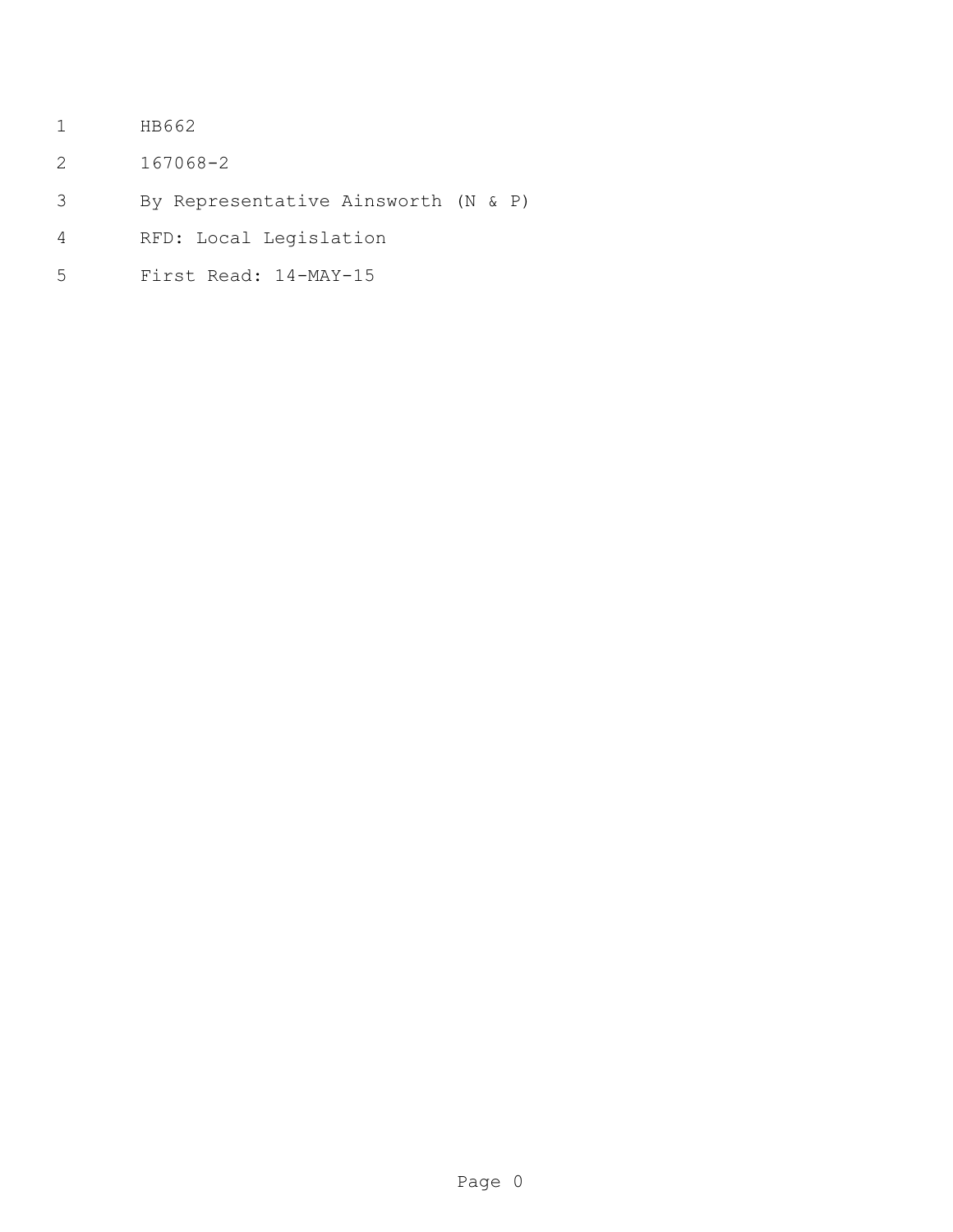| $\mathbf 1$  | 167068-2:n:04/22/2015:FC/mfc LRS2015-1384R1                    |
|--------------|----------------------------------------------------------------|
| 2            |                                                                |
| 3            |                                                                |
| 4            |                                                                |
| 5            |                                                                |
| 6            |                                                                |
| 7            |                                                                |
| 8            |                                                                |
| $\mathsf{9}$ | A BILL                                                         |
| 10           | TO BE ENTITLED                                                 |
| 11           | AN ACT                                                         |
| 12           |                                                                |
| 13           | Relating to the City of Guntersville; to validate              |
| 14           | prior annexations by the city notwithstanding any irregularity |
| 15           | or defect in the annexation.                                   |
| 16           | BE IT ENACTED BY THE LEGISLATURE OF ALABAMA:                   |
| 17           | Section 1. Every annexation undertaken by the City             |
| 18           | of Guntersville prior to the effective date of this act, under |
| 19           | any statutory procedure for annexation by the municipality and |
| 20           | which annexation has been completed, notwithstanding any       |
| 21           | irregularity or defect in the annexation, either substantively |
| 22           | or procedurally, is ratified, confirmed, and given effect in   |
| 23           | all respects. This section shall not apply to the annexation   |
| 24           | of any specific property which annexation has, prior to the    |
| 25           | effective date of this act, been held invalid by final         |
| 26           | judgment of a court of law of the State of Alabama identifying |
| 27           | the specific property by legal description and date of         |

Page 1